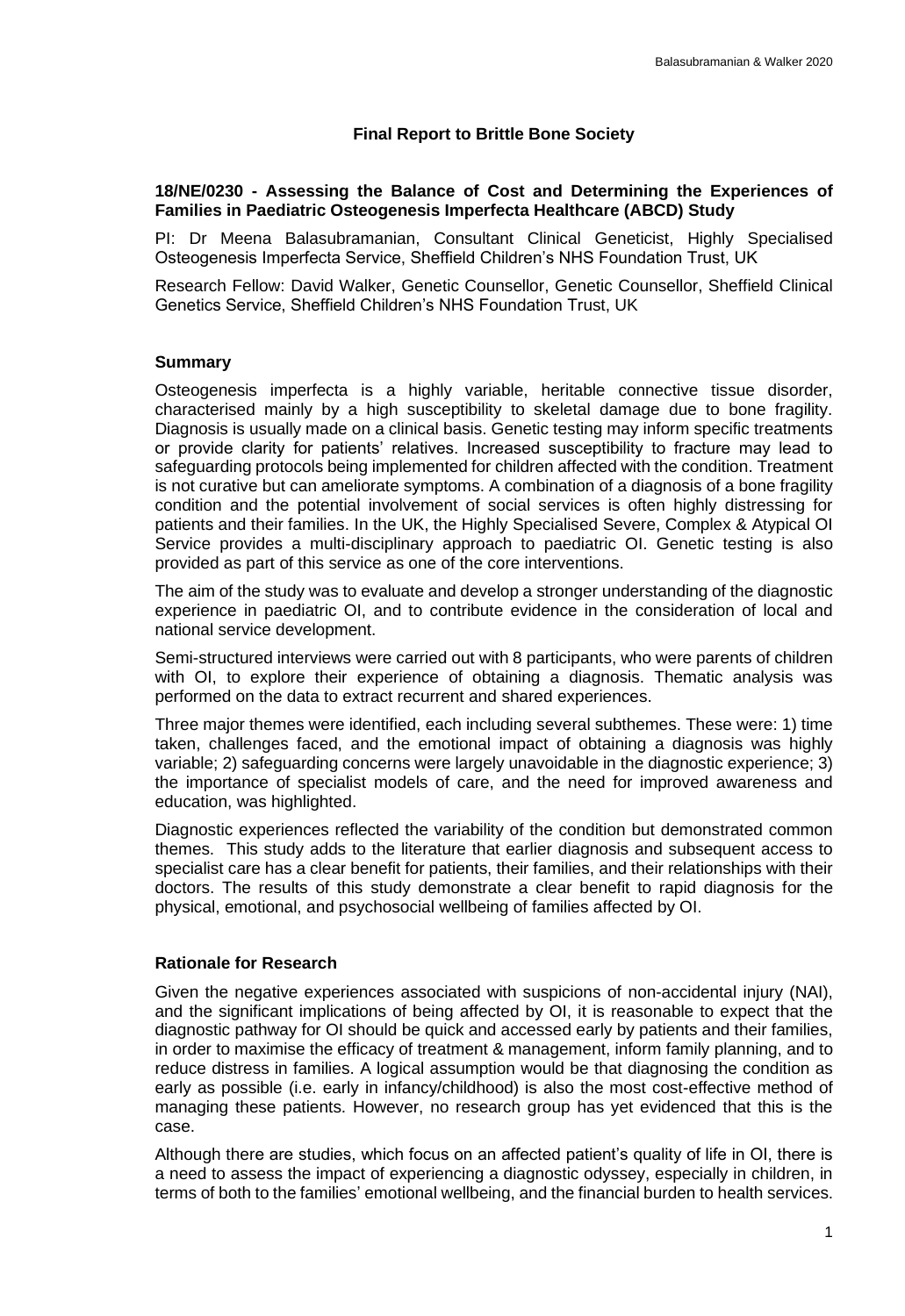One might expect that improving early diagnosis would positively impact the financial and emotional burdens, but there is no empirical evidence to show that this is the case. There are studies focused on health quality assessments but none have been identified on quantitative assessments in paediatric OI or how time taken to diagnosis affects families.

### **Aims and Objectives**

The study aimed to evaluate the need for early diagnosis based on the experiences of patients and their families. This research will develop a stronger understanding of the experiences of the diagnostic journey, which was anticipated to suggest a desire, and need, for service users to receive a diagnosis as early as possible.

In collaboration with colleagues from the School of Health and Related Research at The University of Sheffield, these findings will then contribute to a larger pilot study, which intends to understand and compare the cost-effectiveness of early diagnosis in OI between current processes and newly-available rapid genetic testing for OI. This would theoretically have implications for future benchmarking, funding, and multi-disciplinary service development, both locally and nationally. This data will be obtained by interrogating the Highly Specialised, Severe, Complex, Atypical (HSSCA) OI Service national database to first obtain this data for the severe OI patients. Patients and families from this service will be recruited to complete the Child Health Utility-9D (CHU-9D) questionnaire (proxy or self-completion), which measures health-related quality of life for use in cost utility analyses. Together, this data should demonstrate burden of healthcare costs in paediatric OI and analyse costeffectiveness of early genetic testing for diagnosis of OI.

The larger pilot study, entitled "*Assessing the Balance of Cost and Determining the Experiences of Families in Paediatric Osteogenesis Imperfecta Healthcare (ABCD Study)*", is currently ongoing. As such, this report covers qualitative findings from interviewing service users.

## **Funding and Ethics**

A grant was generously awarded from the Brittle Bone Society. Ethical approval was granted by the North East Newcastle & North Tyneside 2 Research Ethics Committee.

### **Challenges Faced**

The study had a number of limitations. By nature of being a qualitative study, the sample size was small, so it is reasonable to expect that not all views or experiences may be represented here. Data saturation was not met by the sample size. Purposeful sampling of families who had previously engaged in research was used in order to increase the likelihood of engagement, but this could have biased the sample. Further sampling bias could have been introduced by recruitment of participants from the Brittle Bone Society, who were selfselected, and may have had strong opinions or more extreme experiences compared to others.

All participants were married mothers of affected children. It is possible that the experiences of different family structures may vary from the sampled group. Additionally, only one parent was interviewed in each of the families, so it is possible that the individual experiences and opinions of their spouses could have been different. There could be an observable difference in male and female experiences, particularly with regards to raising safeguarding concerns, as there is evidence that male parents are more likely to be suspected of causing NAI than females given the same circumstances.

All of the participants were parents of affected children. This, of course, does not represent patients who receive a diagnosis in adulthood, adult patients who can recall their diagnostic journeys well, nor does it capture the viewpoints of patients in childhood. There is evidence in the literature that children tend to cope with and adapt to their diagnoses better than their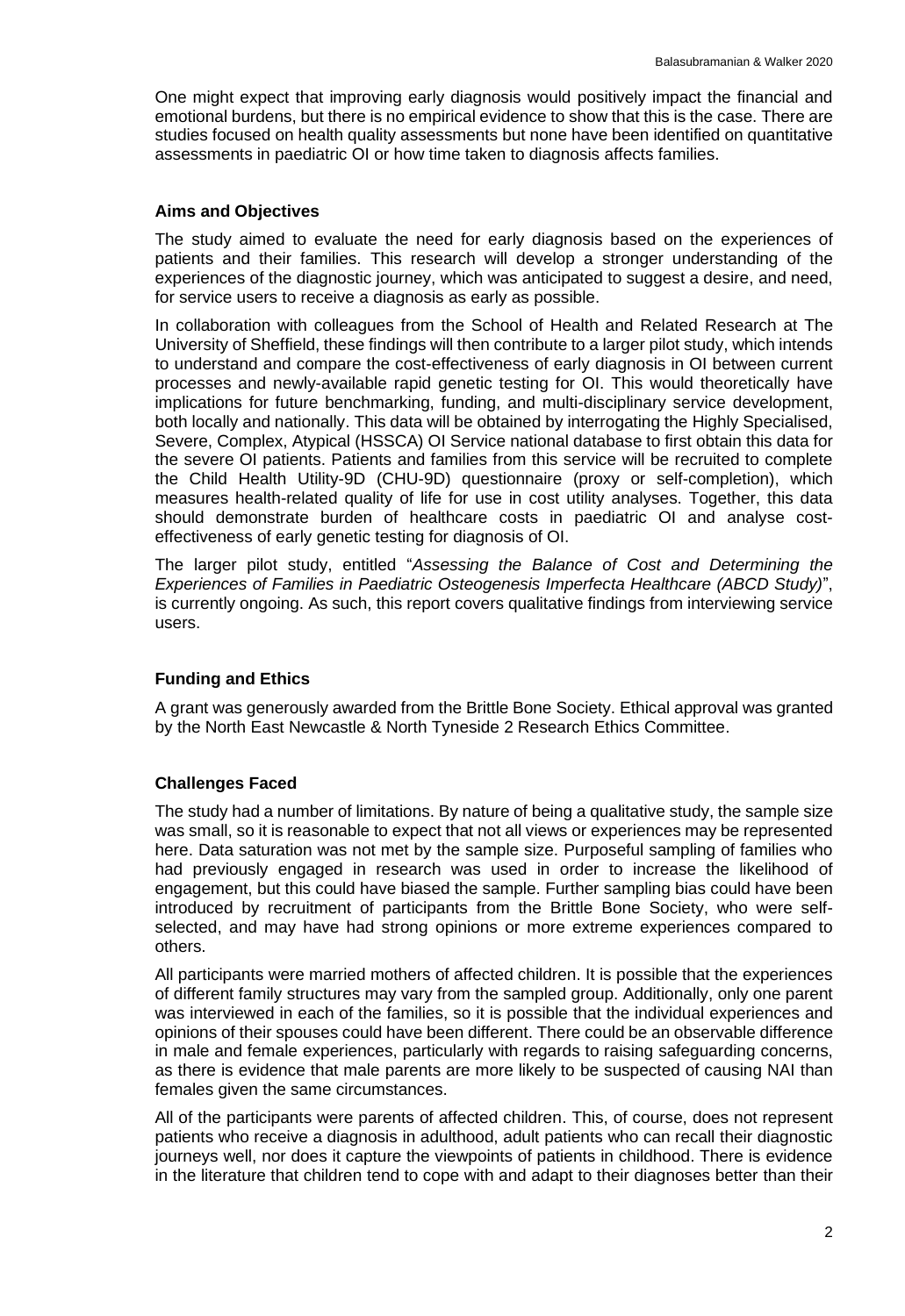parents do, but there is little understanding of how children feel while trying to obtain a diagnosis for their problems, which was also outside of the scope of this study.

The sample group only included individuals known to the HSSCA, which, as the name suggests, cares for patients with the most severe, complex, or atypical cases of OI. It is therefore reasonable to hypothesise that the experiences of individuals who do not meet the criteria to be managed by this service may vary significantly.

On reflection and review of the transcripts, there was a tendency for participants to focus more on the process or procedural aspects of their diagnostic journeys, where the research also aimed to uncover more related to the individual emotional and psychosocial impacts related to trying to obtain a diagnosis. This may reflect a flaw in the methodology of the specific pre-planned questions. Interviews were designed, conducted, transcribed, coded, and analysed by the same single individual, which had the potential to introduce observer bias based on what the researcher assessed to be the most important or relevant to the research question.

As 7 of 8 interviews were conducted via telephone, physical cues could have been missed, so there may be additional psychosocial concerns which were not addressed in these interviews.

All participants were interviewed several years after they had gone through their diagnostic journey, so there is potential that recall or perceptions may have been altered due to hindsight or a prolonged period of reflection. As each of these participants had diagnoses several years ago, it is possible that more recent experiences are quite different, given the improved access to, and interpretation of, genetic testing in recent years.

## **Strengths of the Study**

This study represents unique insights into the pathways and processes by which families were able to obtain a diagnosis of OI in their affected children. All participants described unique stories, but shared many inherent experiences throughout the process. Each experience was a sum total of both highly positive and negative experiences and, with a degree of retrospect in each of their journeys, some interviewees implied a sense of catharsis from being able to describe their experiences. Experiences appeared to vary depending on individual perceptions, core values, and the severity of the condition in their child. Three main themes were identified in the study, but it is clear that many of these themes have overlapping content with another.

The study findings are consistent with the literature with respect to the negative emotions associated with the diagnostic journey, including time points prior to diagnosis, at the point of diagnosis, and the period of adjustment following a diagnosis. There is literature to support the finding that parents of children affected with rare diseases experience relief in addition to these negative emotions as a result of concluding a prolonged diagnostic odyssey, which is reflected in participants' responses. Participants indicated that an earlier diagnosis would have been beneficial to their emotional wellbeing, which remains in line with previous research showing the impacts of timing and diagnosis.

This study also demonstrates the importance of the Metabolic Bone Disease Team (MBDT) as specialists in patient care but also highlights that there can be problems with initial access to that care, sometimes due to a lack of awareness or education of the disease. It is clear that diagnosis can be improved by inter-professional education and training – so there may be an additional role for the MBDT in forging or fostering improved links with the wider medical community, making their specialist knowledge more easily accessible.

### **Future Research**

It would be useful to target patients at various "points" in the diagnostic journey in order to establish more contemporaneous views. Further and more thorough exploration of a larger sample of patients with milder forms of OI could also be carried out.